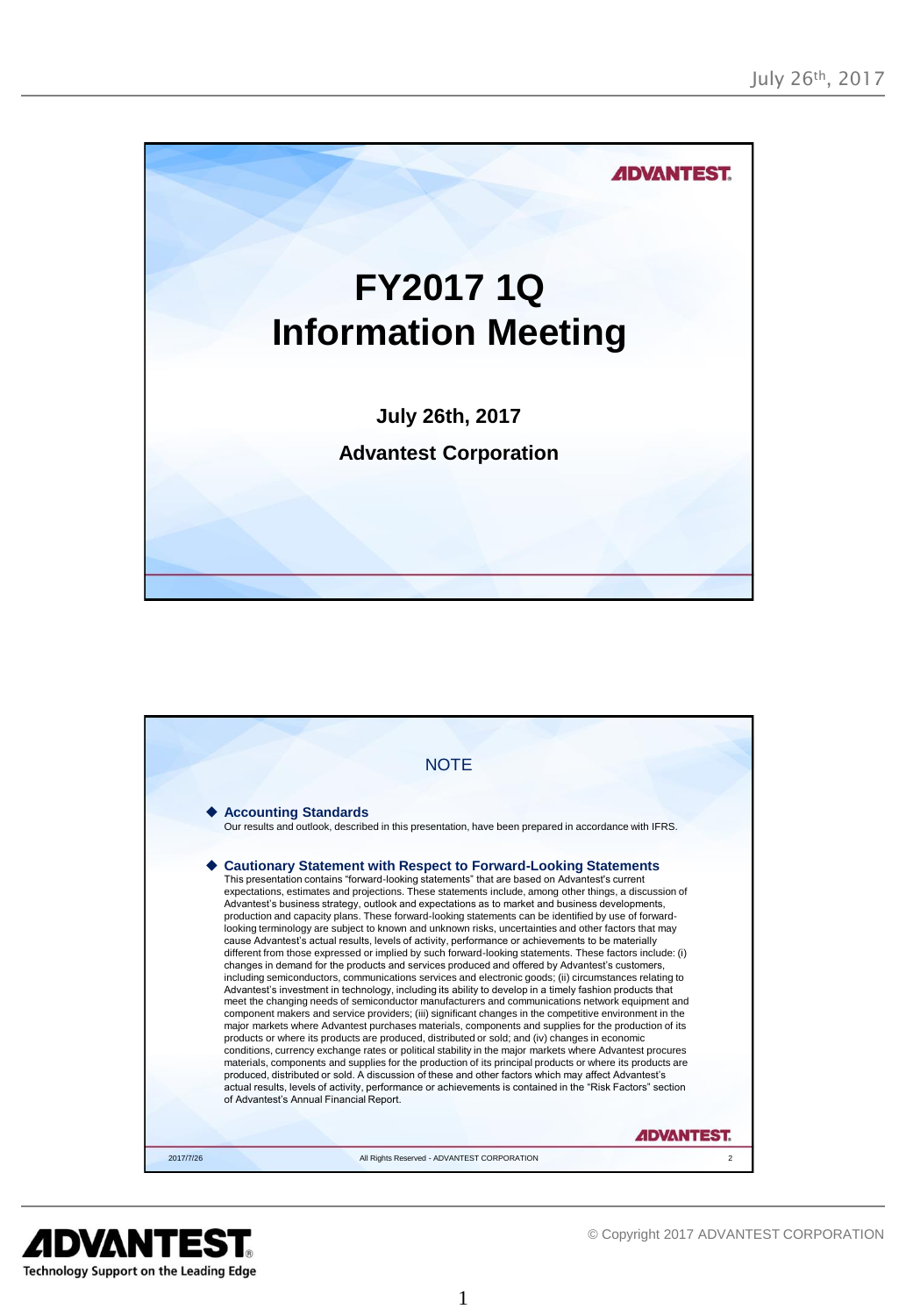

|                                             |        |                          |               |               |               |                          |                       |           |                       | $(\yen B)$     |
|---------------------------------------------|--------|--------------------------|---------------|---------------|---------------|--------------------------|-----------------------|-----------|-----------------------|----------------|
|                                             |        | FY2016<br>1 <sub>O</sub> | FY2016<br>2O  | FY2016<br>30  | FY2016<br>40  | FY2017<br>1 <sub>O</sub> | QoQ(4)                | $QoQ(\%)$ | YoY(¥)                | YoY(%)         |
| Orders                                      |        | 43.8                     | 28.5          | 44.0          | 48.4          | 49.4                     | $+1.0$                | $+2.0%$   | $+5.6$                | $+12.8%$       |
| Sales                                       |        | 40.7                     | 35.5          | 31.4          | 48.3          | 40.7                     | $-7.6$                | $-15.8%$  | $+0$                  | $+0.1%$        |
| <b>Gross Profit</b><br>Gross Profit Margin  |        | 25.3<br>62.2%            | 21.0<br>59.3% | 18.1<br>57.6% | 25.3<br>52.4% | 20.6<br>50.6%            | $-4.8$<br>$-1.8$ pts  | $-18.8%$  | $-4.7$<br>$-11.6$ pts | $-18.6%$       |
| Operating Income<br>Operating Income Margin |        | 5.7<br>14.1%             | 2.6<br>7.3%   | 1.0<br>3.1%   | 4.6<br>9.5%   | 2.2<br>5.5%              | $-2.4$<br>$-4.0$ pts  | $-51.8%$  | $-3.5$<br>$-8.6$ pts  | $-61.2%$       |
| Income Before Tax                           |        | 6.2                      | 2.9           | 0.6           | 5.3           | 1.6                      | $-3.7$                | $-70.3%$  | $-4.6$                | $-74.6%$       |
| Net Income<br>Net Income Margin             |        | 5.0<br>12.2%             | 2.3<br>6.4%   | 0.1<br>0.4%   | 6.8<br>14.1%  | 1.0<br>2.4%              | $-5.8$<br>$-11.7$ pts | $-85.5%$  | $-4.0$<br>$-9.8pts$   | $-80.1%$       |
| Backlog                                     |        | 36.5                     | 29.5          | 42.2          | 422           | 50.9                     | $+8.7$                | $+20.6%$  |                       | $+14.3 +39.2%$ |
| Exchange<br>Rate                            | 1 US\$ | ¥111                     | ¥104          | ¥105          | ¥115          | ¥112                     | ¥3 Appreciation       |           | ¥1 Depreciation       |                |
|                                             | 1 Euro | ¥124                     | ¥116          | ¥115          | ¥122          | ¥121                     | ¥1 Appreciation       |           | ¥ 3 Appreciation      |                |

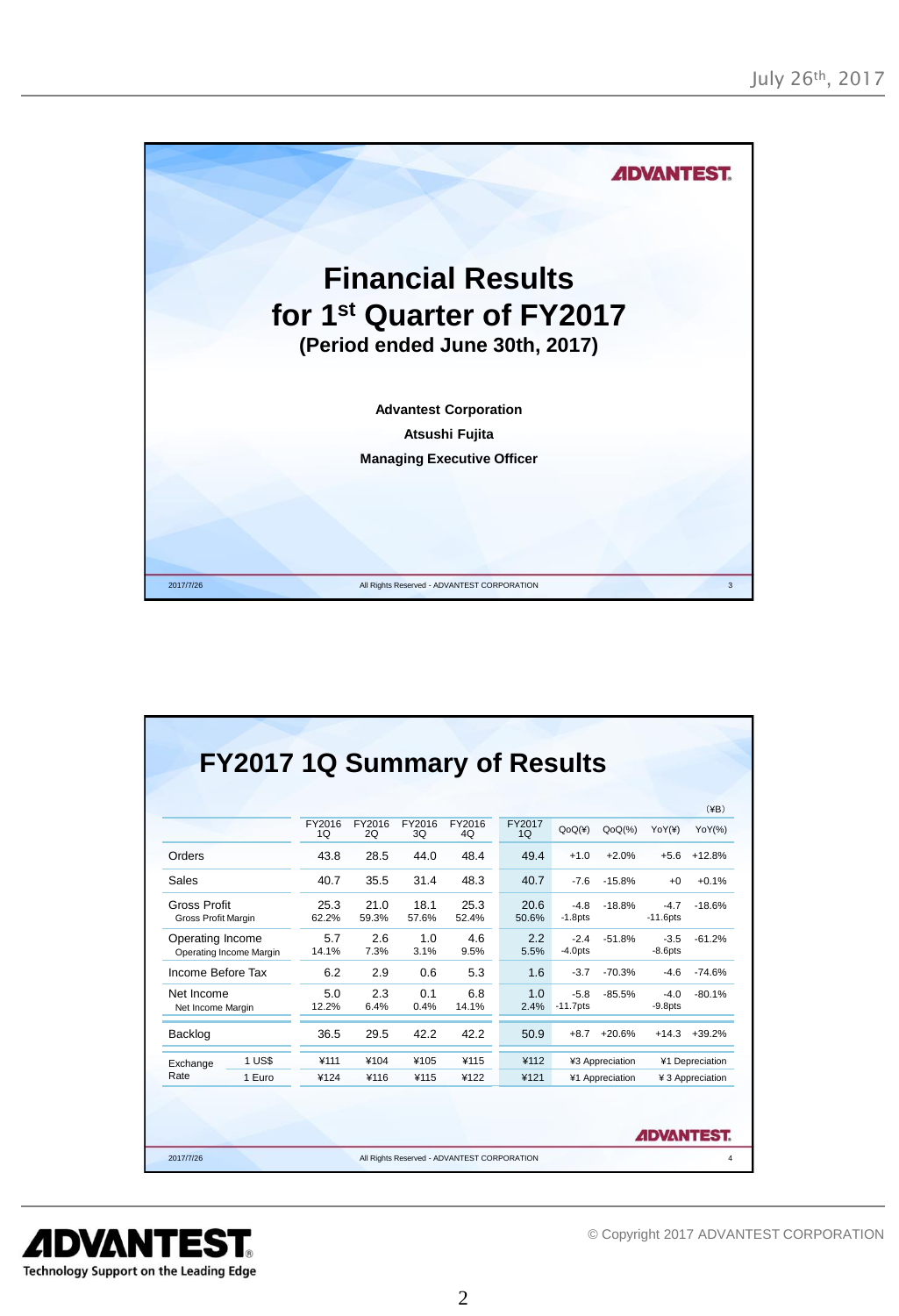



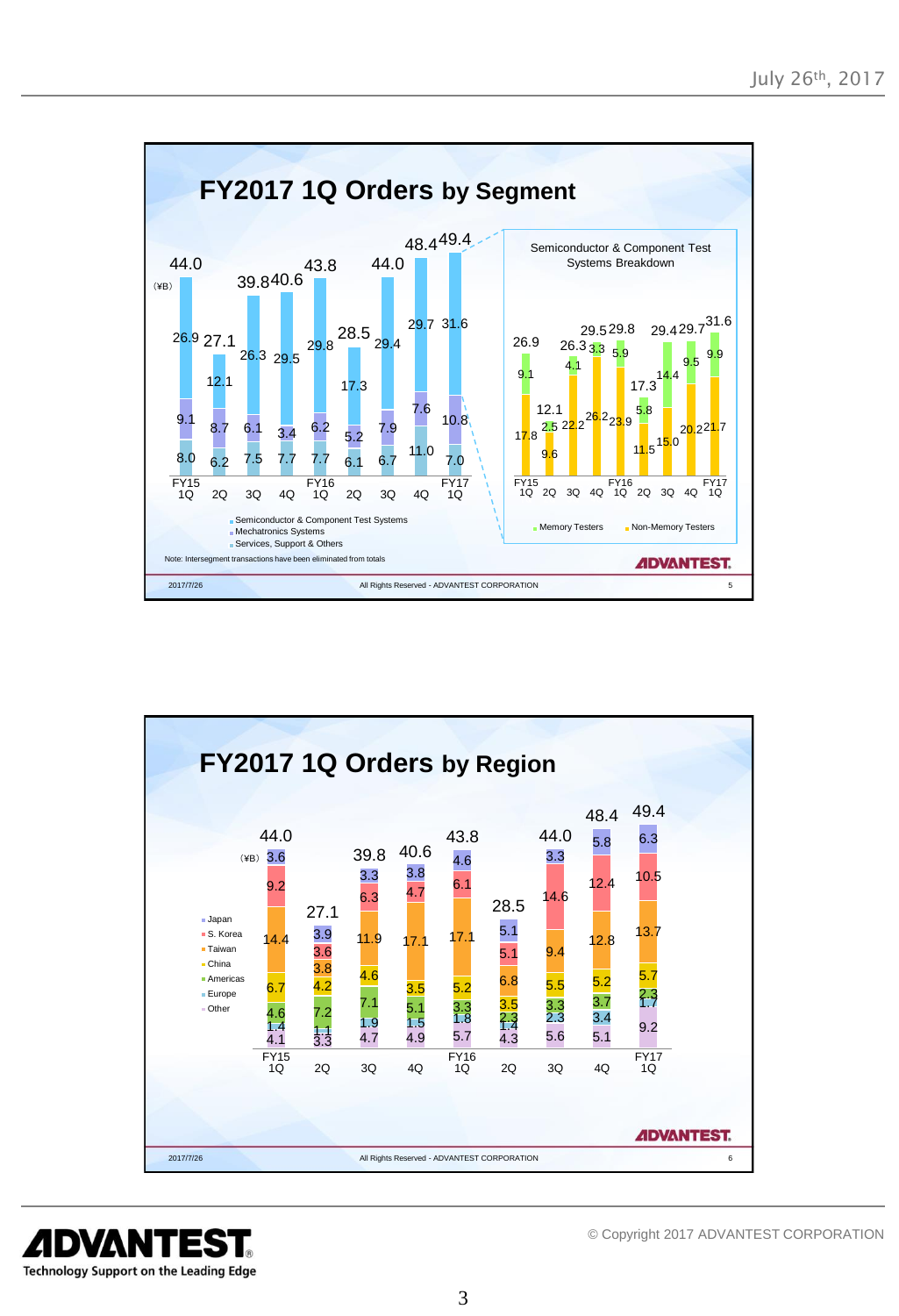



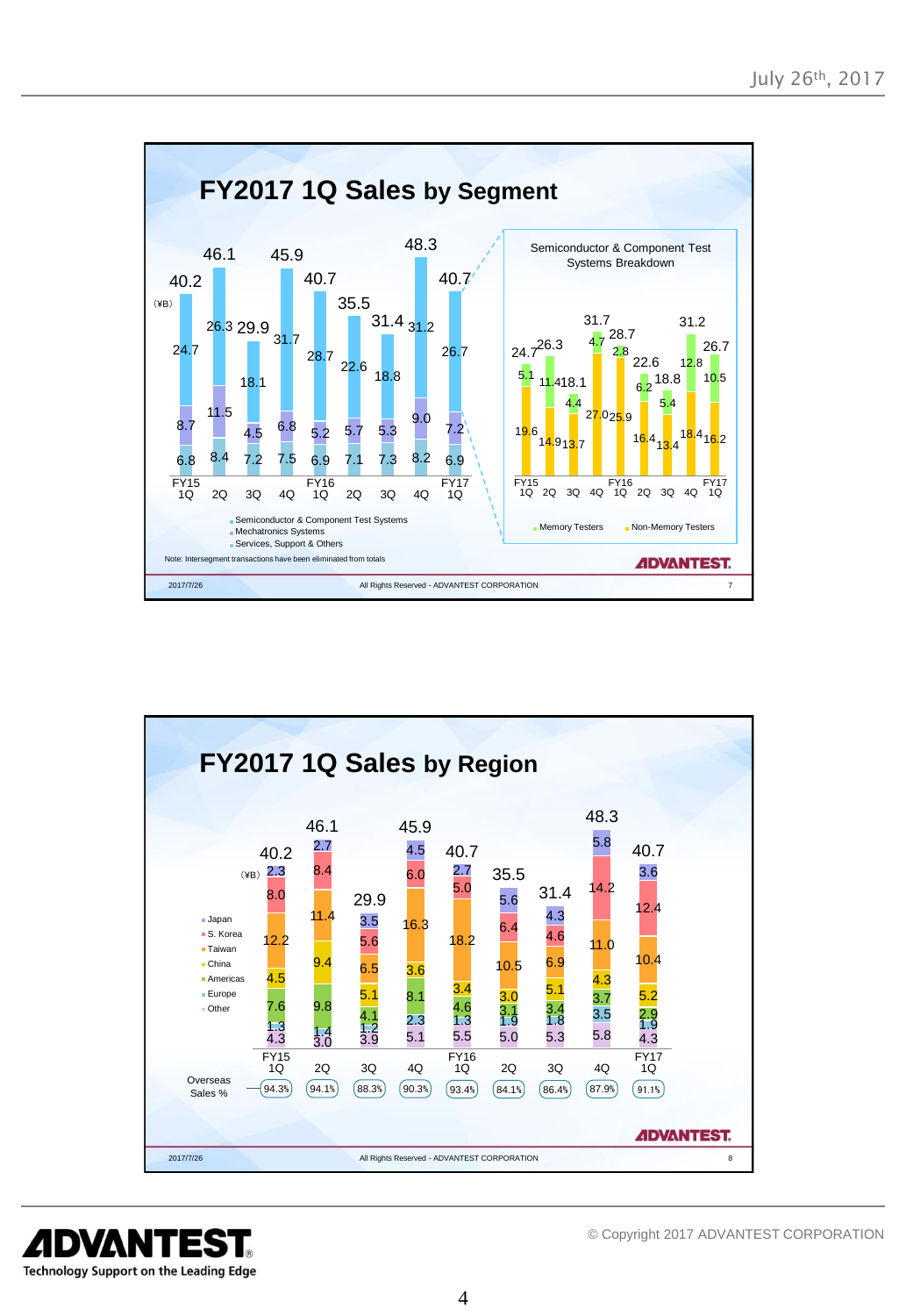



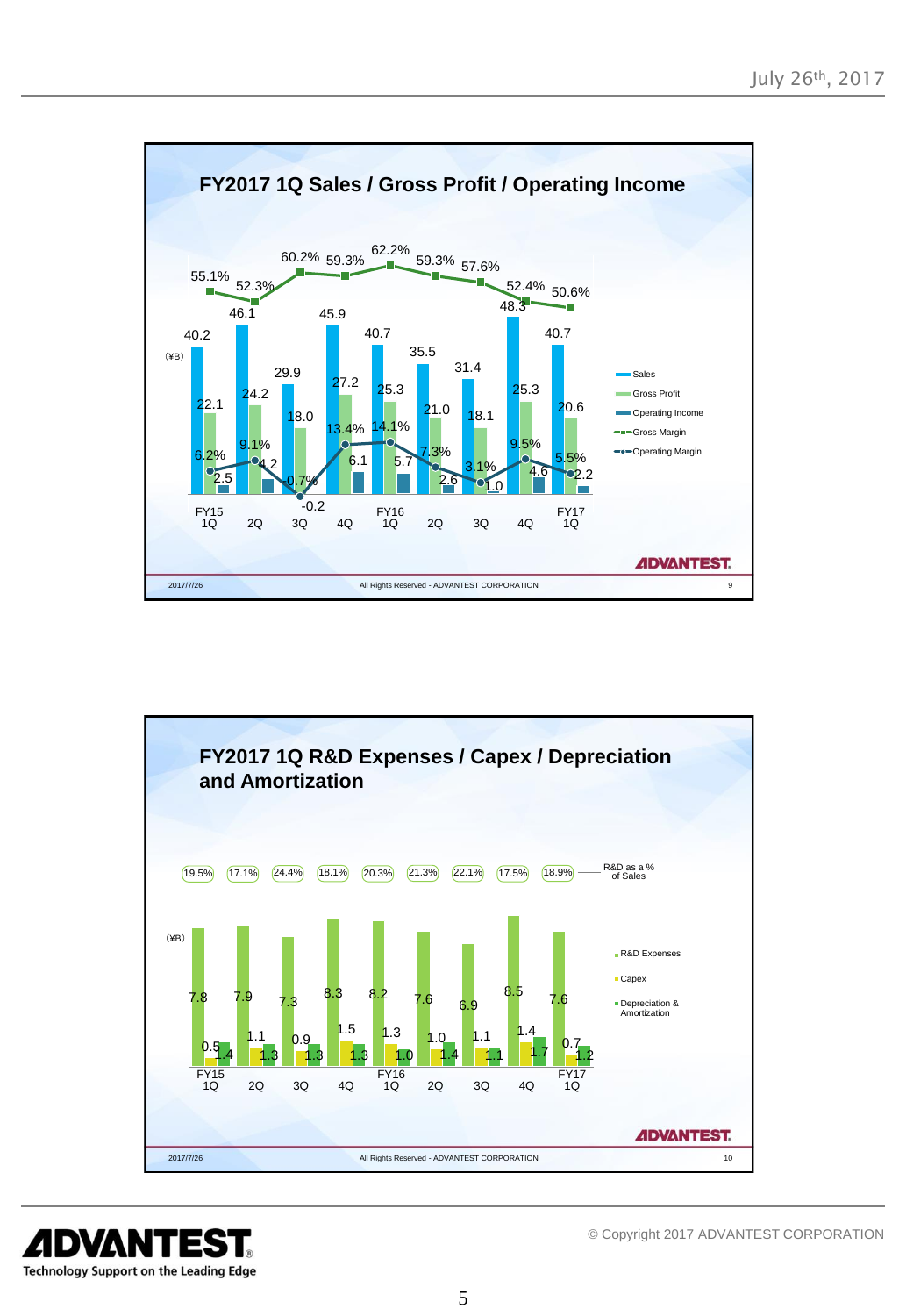



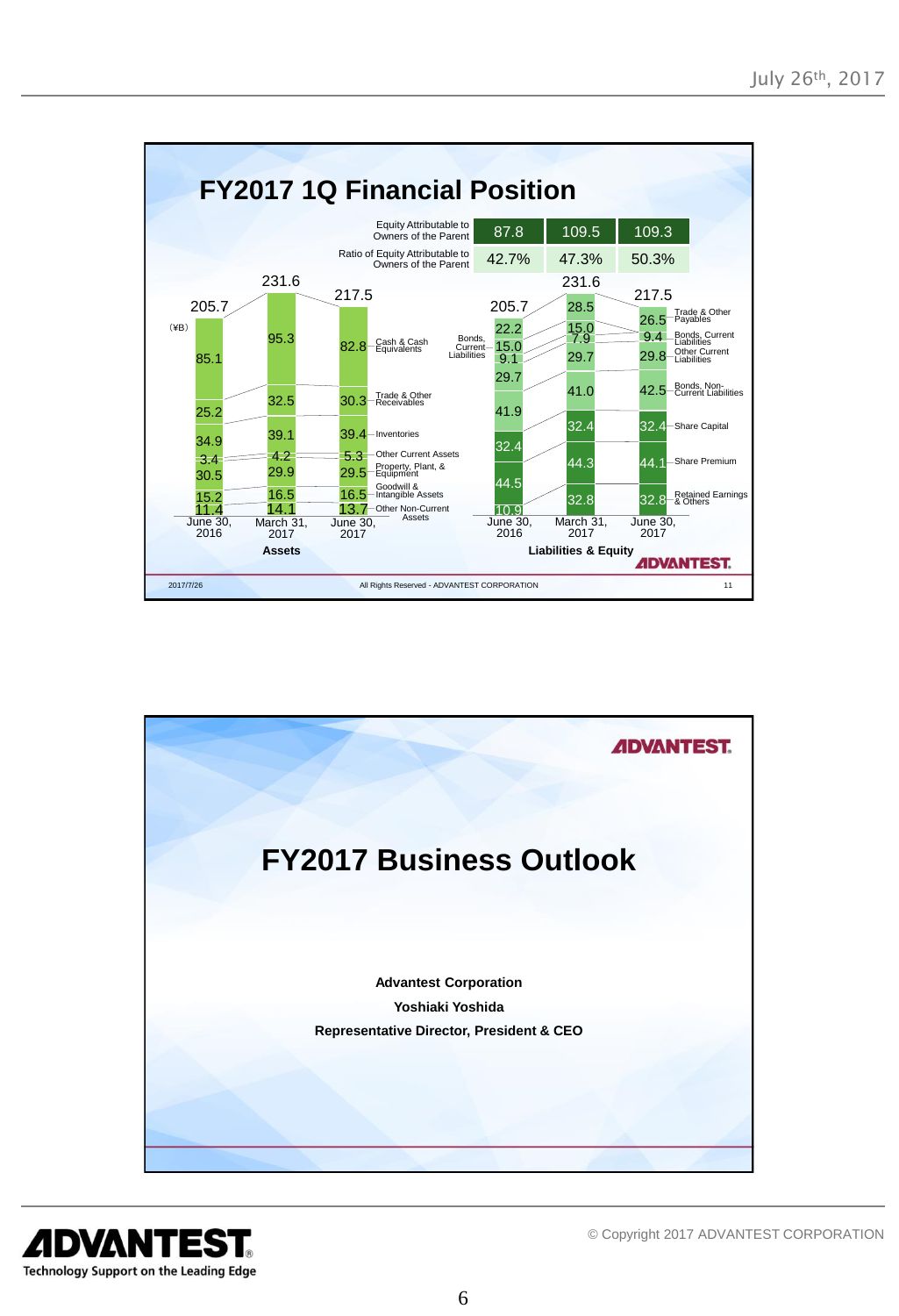|                                             |        |              |                    | $(\yen B)$             |                       |  |  |
|---------------------------------------------|--------|--------------|--------------------|------------------------|-----------------------|--|--|
|                                             |        | FY2016       | FY2017<br>Forecast | VS.<br>FY2016<br>$(*)$ | VS.<br>FY2016<br>(% ) |  |  |
| Orders                                      |        | 1647         | 175.0              | $+10.3$                | $+6.3%$               |  |  |
| Backlog                                     |        | 42.2         | 45.2               | $+3.0$                 | $+7.1%$               |  |  |
| Sales                                       |        | 155.9        | 172.0              | $+16.1$                | $+10.3%$              |  |  |
| Semiconductor & Component Test systems      |        | 101.3        | 114.0              | $+12.7$                | $+12.6%$              |  |  |
| Mechatronics                                |        | 25.2         | 27.0               | $+1.8$                 | $+7.2%$               |  |  |
| Services, Support & Others                  |        | 29.5         | 31.0               | $+1.5$                 | $+5.1%$               |  |  |
| Operating Income<br>Operating Income Margin |        | 13.9<br>8.9% | 18.0<br>10.5%      | $+41$<br>$+1.6$ pts    | $+29.4%$              |  |  |
| Income Before Tax                           |        | 15.0         | 18.2               | $+3.2$                 | $+21.0%$              |  |  |
| Net Income<br>Net Income Margin             |        | 14.2<br>9.1% | 15.0<br>8.7%       | $+0.8$<br>$-0.4$ pts   | $+5.6%$               |  |  |
|                                             | 1 US\$ | ¥108         | ¥110               | ¥2 Depreciation        |                       |  |  |
| Exchange Rate                               | 1 Euro | ¥119         | ¥120               |                        | ¥1 Depreciation       |  |  |